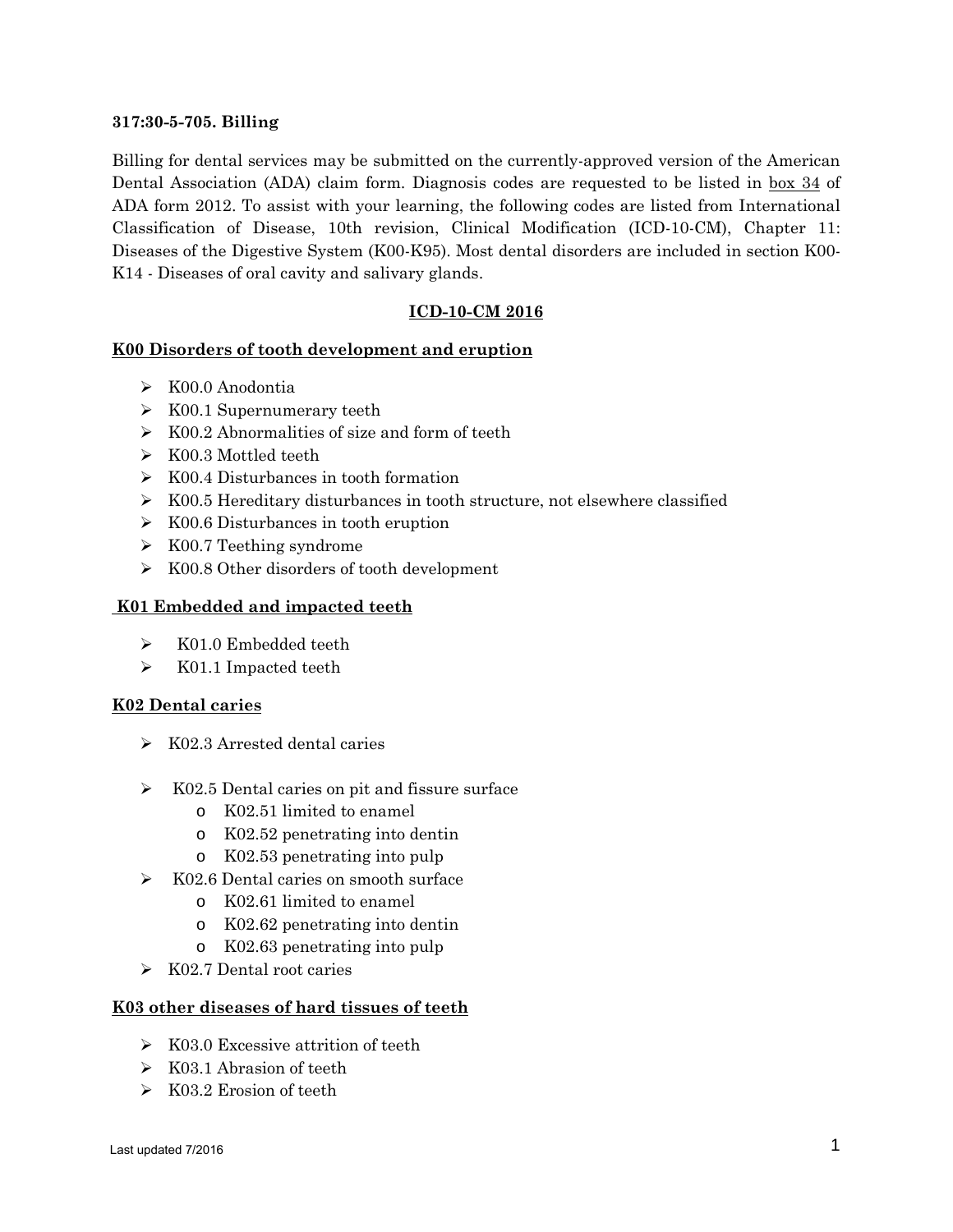- $\triangleright$  K03.3 Pathological resorption of teeth
- $\triangleright$  K03.4 Hypercementosis
- $\triangleright$  K03.5 Ankylosis of teeth
- $\triangleright$  K03.6 Deposits [accretions] on teeth
- $\triangleright$  K03.7 Posteruptive color changes of dental hard tissues
- $\triangleright$  K03.8 Other specified diseases of hard tissues of teeth
	- o K03.81 Cracked tooth
	- o K03.89 Other specified diseases of hard tissues of teeth

# **K04 Diseases of pulp and periapical tissues**

- $\triangleright$  K04.0 Pulpitis
- $\triangleright$  K04.1 Necrosis of pulp
- $\triangleright$  K04.2 Pulp degeneration
- $\triangleright$  K04.3 Abnormal hard tissue formation in pulp
- $\triangleright$  K04.4 Acute apical periodontitis of pulpal origin
- $\triangleright$  K04.5 Chronic apical periodontitis
- $\triangleright$  K04.6 Periapical abscess with sinus
- $\triangleright$  K04.7 Periapical abscess without sinus
- K04.8 Radicular cyst
- $\triangleright$  K04.9 Unspecified diseases of pulp and periapical tissues
	- o K04.99 Other diseases of pulp and periapical tissues

#### **K05 Gingivitis and periodontal diseases**

- $\triangleright$  K05.0 Acute gingivitis
	- o K05.00 plaque induced
	- o K05.01 non-plaque induced
- $\triangleright$  K05.1 Chronic gingivitis
	- o K05.10 plaque induced
	- o K05.11 non-plaque induced
- $\triangleright$  K05.2 Aggressive periodontitis
	- o K05.21 localized
	- o K05.22 generalized
- $\triangleright$  K05.3 Chronic periodontitis
	- o K05.31 localized
	- o K05.32 generalized
- K05.4 Periodontosis
- $\triangleright$  K05.5 Other periodontal diseases

## **K06 Other disorders of gingiva and edentulous alveolar ridge**

- $\triangleright$  K06.0 Gingival recession
- $\triangleright$  K06.1 Gingival enlargement
- $\triangleright$  K06.2 Gingival and edentulous alveolar ridge lesions associated with trauma
- $\triangleright$  K06.8 Other specified disorders of gingiva and edentulous alveolar ridge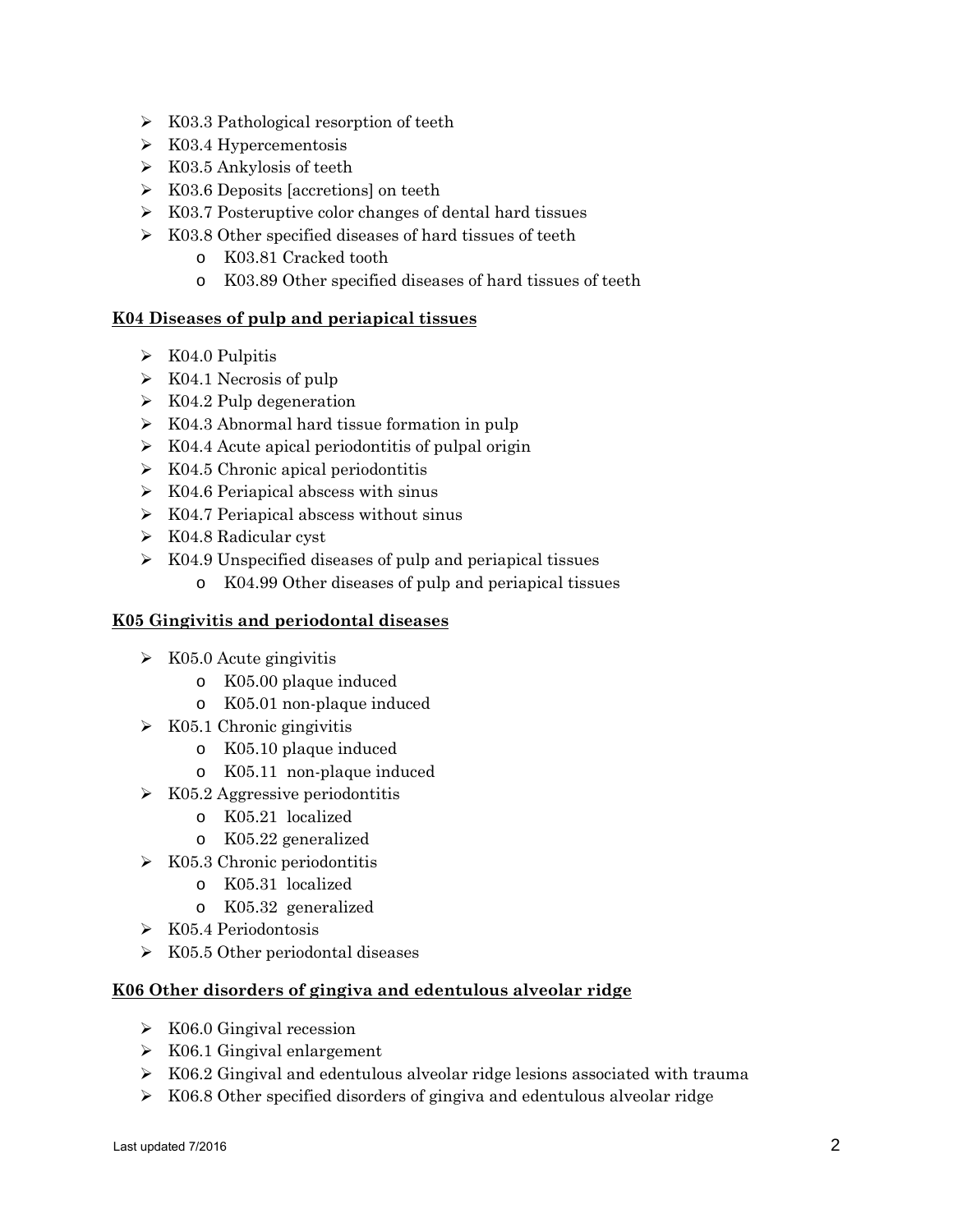# **K08 Other disorders of teeth and supporting structures**

- $\triangleright$  K08.0 Exfoliation of teeth due to systemic causes
- $\triangleright$  K08.1 Complete loss of teeth, unspecified cause
- $\triangleright$  K08.11 Complete loss of teeth due to trauma
- $\triangleright$  K08.12 Complete loss of teeth due to periodontal diseases
- $\triangleright$  K08.13 Complete loss of teeth due to caries
- K08.19 Complete loss of teeth due to other specified cause
- $\triangleright$  K08.2 Atrophy of edentulous alveolar ridge
	- o K08.20 Unspecified atrophy of edentulous alveolar ridge
	- o K08.21 Minimal atrophy of the mandible
	- o K08.22 Moderate atrophy of the mandible
	- o K08.23 Severe atrophy of the mandible
	- o K08.24 Minimal atrophy of maxilla
	- o K08.25 Moderate atrophy of the maxilla
	- o K08.26 Severe atrophy of the maxilla
- K08.3 Retained dental root
- $\triangleright$  K08.4 Partial loss of teeth
- $\triangleright$  K08.40 Partial loss of teeth, unspecified cause
- $\triangleright$  K08.41 Partial loss of teeth due to trauma
- $\triangleright$  K08.42 Partial loss of teeth due to periodontal diseases
- $\triangleright$  K08.43 Partial loss of teeth due to caries
- K08.49 Partial loss of teeth due to other specified cause
- $\triangleright$  K08.5 Unsatisfactory restoration of tooth
- $\triangleright$  K08.51 Open restoration margins of tooth
- $\triangleright$  K08.52 Unrepairable overhanging of dental restorative materials
- $\triangleright$  K08.53 Fractured dental restorative material
	- o K08.530 without loss of material
	- o K08.531 with loss of material
- $\triangleright$  K08.54 Contour of existing restoration of tooth biologically incompatible with oral health
- $\triangleright$  K08.55 Allergy to existing dental restorative material
- $\triangleright$  K08.59 Other unsatisfactory restoration of tooth

## **K09 Cysts of oral region, not elsewhere classified**

- $\triangleright$  K09.0 Developmental odontogenic cysts
- K09.1 Developmental (non-odontogenic) cysts of oral region
- $\triangleright$  K09.8 Other cysts of oral region, not elsewhere classified
- $\triangleright$  K09.9 Cyst of oral region, unspecified

## **K11 Diseases of salivary glands**

- $\triangleright$  K11.0 Atrophy of salivary gland
- $\triangleright$  K11.1 Hypertrophy of salivary gland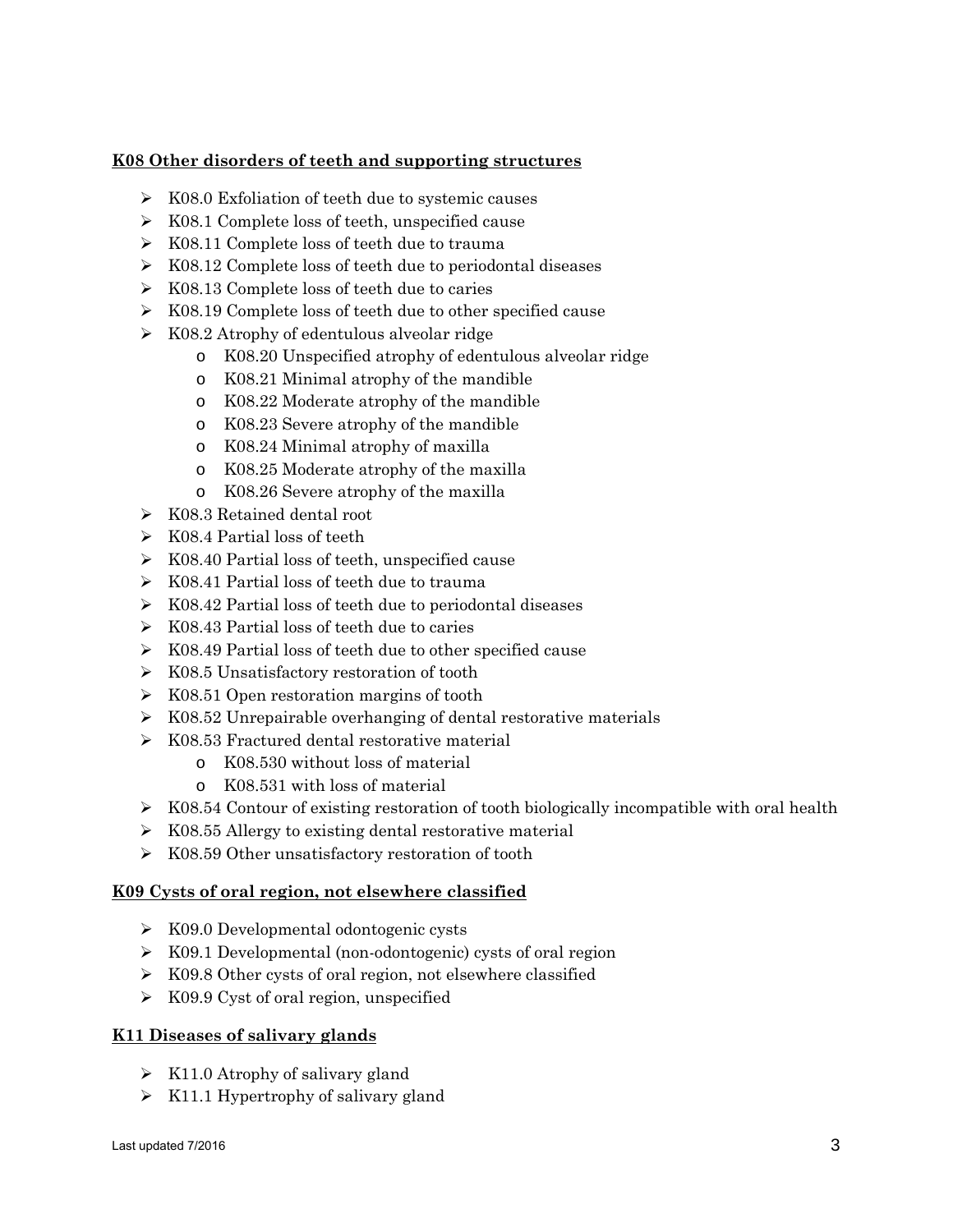- $\triangleright$  K11.2 Sialoadenitis
	- o K11.21 Acute sialoadenitis
	- o K11.22 Acute recurrent sialoadenitis
	- o K11.23 Chronic sialoadenitis
- $\triangleright$  K11.3 Abscess of salivary gland
- $\triangleright$  K11.4 Fistula of salivary gland
- $\triangleright$  K11.5 Sialolithiasis
- $\triangleright$  K11.6 Mucocele of salivary gland
- $\triangleright$  K11.7 Disturbances of salivary secretion
- $\triangleright$  K11.8 Other diseases of salivary glands

## **K12 Stomatitis and related lesions**

- $\triangleright$  K12.0 Recurrent oral aphthae
- $\triangleright$  K12.1 Other forms of stomatitis
- $\triangleright$  K12.2 Cellulitis and abscess of mouth
- $\triangleright$  K12.3 Oral mucositis (ulcerative)
	- o K12.31 due to antineoplastic therapy
	- o K12.32 due to other drugs
	- o K12.33 due to radiation
	- o K12.39 Other oral mucositis (ulcerative)

## **K13 Other diseases of lip and oral mucosa**

- $\triangleright$  K13.0 Diseases of lips
- $\triangleright$  K13.1 Cheek and lip biting
- $\triangleright$  K13.2 Leukoplakia and other disturbances of oral epithelium, including tongue
	- o K13.21 Leukoplakia of oral mucosa, including tongue
	- o K13.22 Minimal keratinized residual ridge mucosa
	- o K13.23 Excessive keratinized residual ridge mucosa
	- o K13.24 Leukokeratosis nicotina palati
- $\triangleright$  K13.3 Hairy leukoplakia
- $\triangleright$  K13.4 Granuloma and granuloma-like lesions of oral mucosa
- $\triangleright$  K13.5 Oral submucous fibrosis
- $\triangleright$  K13.6 Irritative hyperplasia of oral mucosa
- $\triangleright$  K13.7 Unspecified lesions of oral mucosa
	- o K13.79 Other lesions of oral mucosa

## **K14 Diseases of tongue**

- $\triangleright$  K14.0 Glossitis
- $\triangleright$  K14.1 Geographic tongue
- $\triangleright$  K14.2 Median rhomboid glossitis
- $\triangleright$  K14.3 Hypertrophy of tongue papillae
- $\triangleright$  K14.4 Atrophy of tongue papillae
- $\triangleright$  K14.5 Plicated tongue